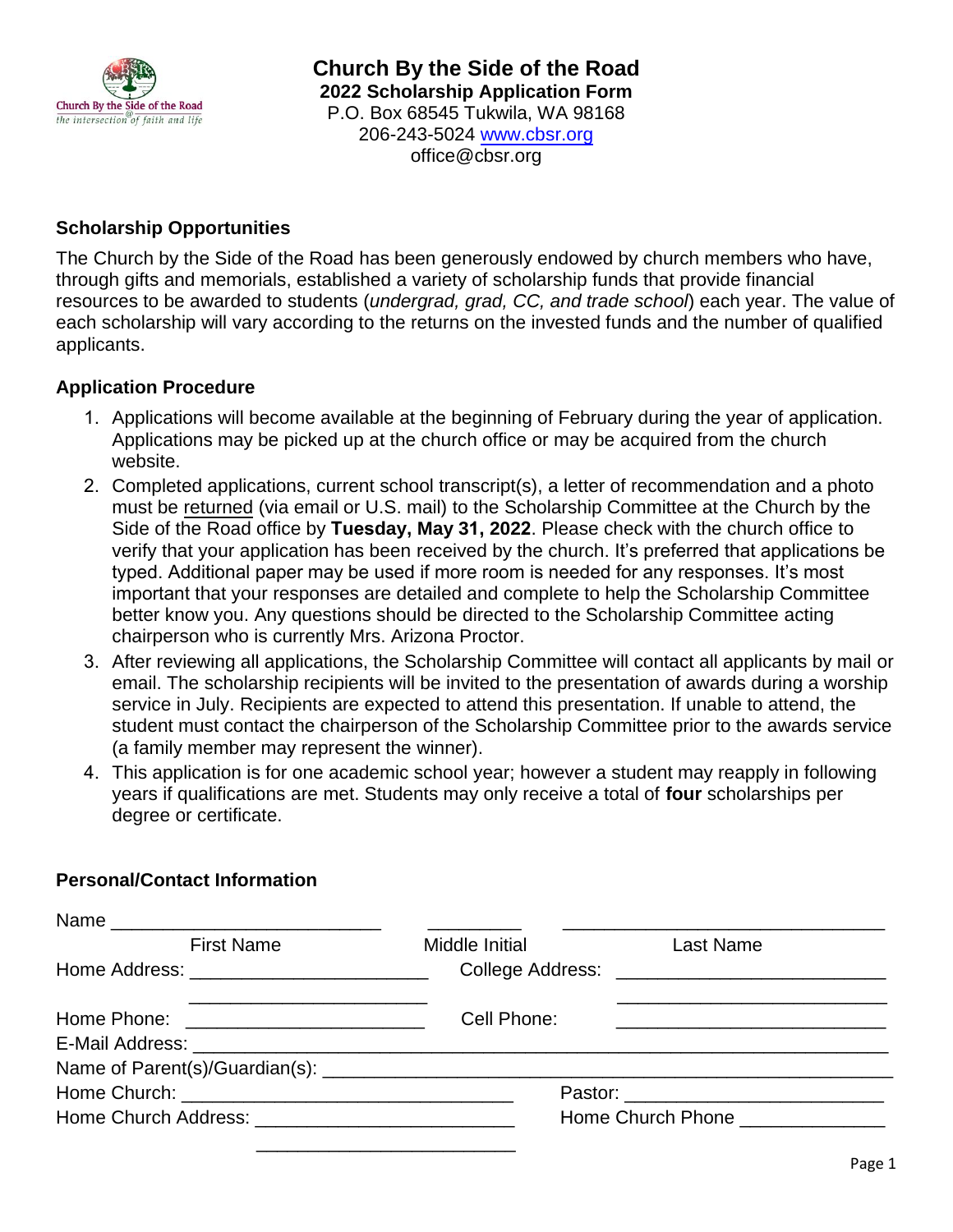# **School Activities**

List group or individual school activities in which you are an active member and identify any leadership role or responsibilities you have (attach letter).

### **Church Involvement**

Identify areas in which you've been active in your church (attach letter).

## **Community Service**

List your outside community service. Identify any leadership role or responsibilities you may have. Please be specific (attach letter).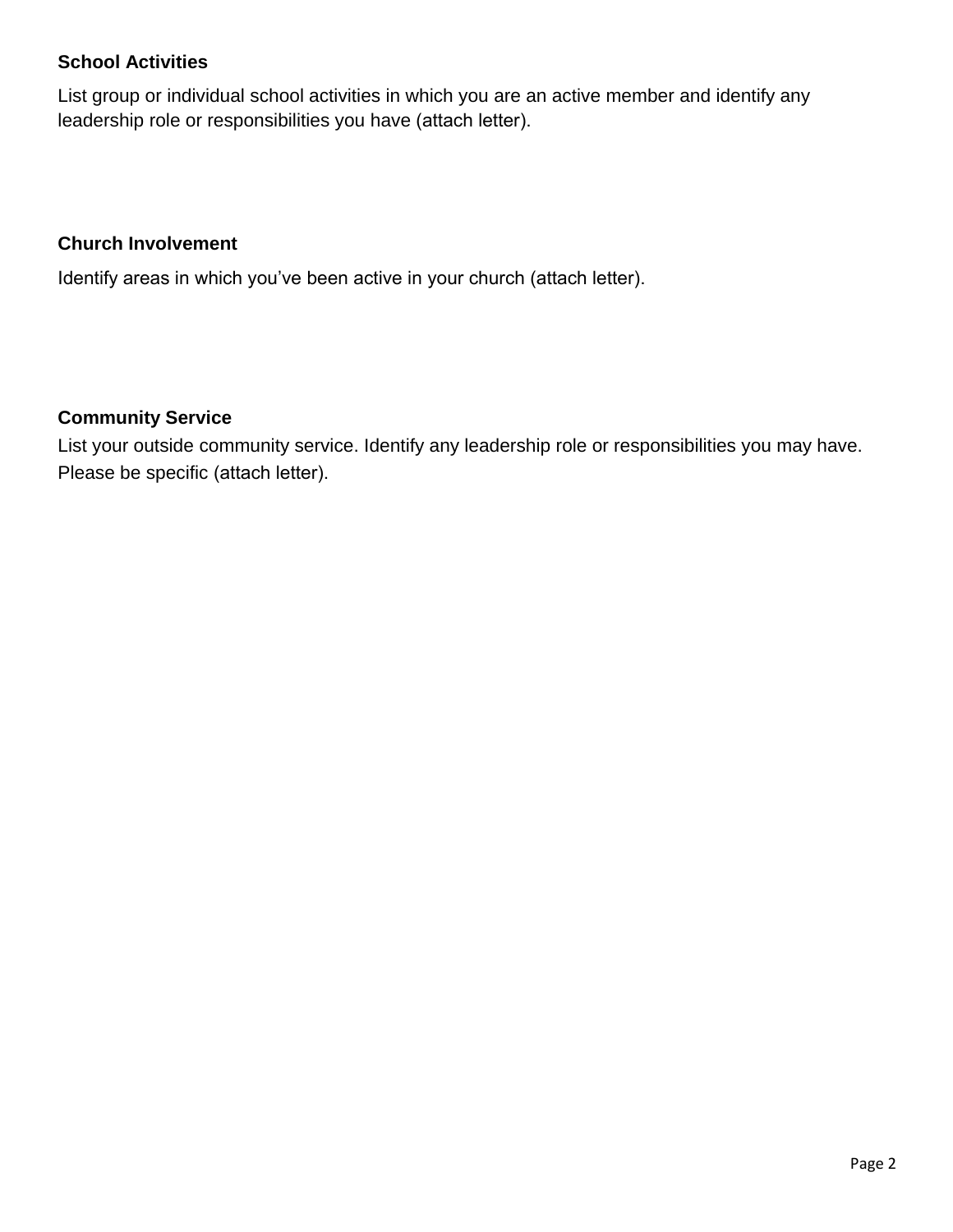# **Qualifications**

- 1. Church membership (or regular attendee), and academic achievement requirements.
- 2. Scholarships are for students accepted/enrolled in undergraduate, graduate, community college, or trade school.
- 3. It's possible that the applicant may be qualified for more than one scholarship, however only one scholarship will be awarded to an individual. Please indicate on the chart below which scholarship(s) you wish to be considered for.

| <b>Check if</b><br>you are<br>applying | Name of<br>Scholarship                                        | <b>CBSR</b><br>member/<br>Regular<br><b>Attendee</b> | Required<br><b>GPA</b><br><b>Minimum</b> | <b>Scholarship - Specific Essay:</b><br>(Limit response to: 1 page double spaced)                                                                                                                                                                                                                                                                                                                              |
|----------------------------------------|---------------------------------------------------------------|------------------------------------------------------|------------------------------------------|----------------------------------------------------------------------------------------------------------------------------------------------------------------------------------------------------------------------------------------------------------------------------------------------------------------------------------------------------------------------------------------------------------------|
|                                        | Dennis W.<br>Sawyer<br>Scholarship<br>(Leadership)            | X                                                    | 2.5                                      | There are several qualities one must have to become a great<br>leader. Some of those include the ability to inspire, the ability to<br>delegate, commitment, and confidence. Which of these qualities do<br>you think is the most important one for a leader? Write an essay<br>explaining why you chose that one quality.                                                                                     |
|                                        | Elder J. K.<br>Samuel<br>Scholarship<br>(Faithful<br>Steward) | $\sf X$                                              | 2.5                                      | Stewardship is a way of life that calls believers in Christ to:<br>receive God's gifts with gratitude;<br>➤<br>cultivate these gifts responsibly;<br>➤<br>share them sacrificially;<br>$\blacktriangleright$<br>and return these gifts with increase to God.<br>≻<br>Share how you have used the temporal things of this world to<br>influence people in eternal ways.                                         |
|                                        | Hannah<br>Gorenson<br>Scholarship<br>(Visionary)              | X                                                    | 2.5                                      | The Holy Spirit enables us to discern God's will for our lives. God's<br>Holy Spirit gives each of us vision. God shows us who He is and<br>who we are. We don't see everything, but we see enough to live<br>lives of purpose and power. Explain how you are living out the<br>vision God has put in you. Give specific examples.                                                                             |
|                                        | Mavis Fletcher<br>Scholarship<br>(Faithful<br>Servant)        | $\sf X$                                              | 2.5                                      | Share one story of how you have served others through your<br>spiritual gift. (There are talents that are not spiritual gifts, such as<br>musical or artistic abilities. We are looking for a gift used for God's<br>glory given at the time of your salvation. There are lists of such gifts<br>in the contexts of the verses in the previous question: 1 Cor. 12:8-<br>11, 28-30, Rom. 12:6-8, Eph. 4:11-12. |

# **Academic**

| Section for HS Seniors only: Name of High School |        | Date of Graduation              |
|--------------------------------------------------|--------|---------------------------------|
| <b>High School Class Rank</b>                    | out of | High School Grade Point Average |

|                                                                                         | <u>n City, State</u>                         |
|-----------------------------------------------------------------------------------------|----------------------------------------------|
| College Status as of Current School Year                                                | Circle one: Freshman Sophomore Junior Senior |
| Cumulative College Grade Point Average____________* Major ____________ Minor___________ |                                              |
| Do you plan to attend college for the full school year of 2022-2023? Yes                | No.                                          |
|                                                                                         |                                              |
| Have you received a CBSR Scholarship in the past? Yes                                   | No                                           |
|                                                                                         |                                              |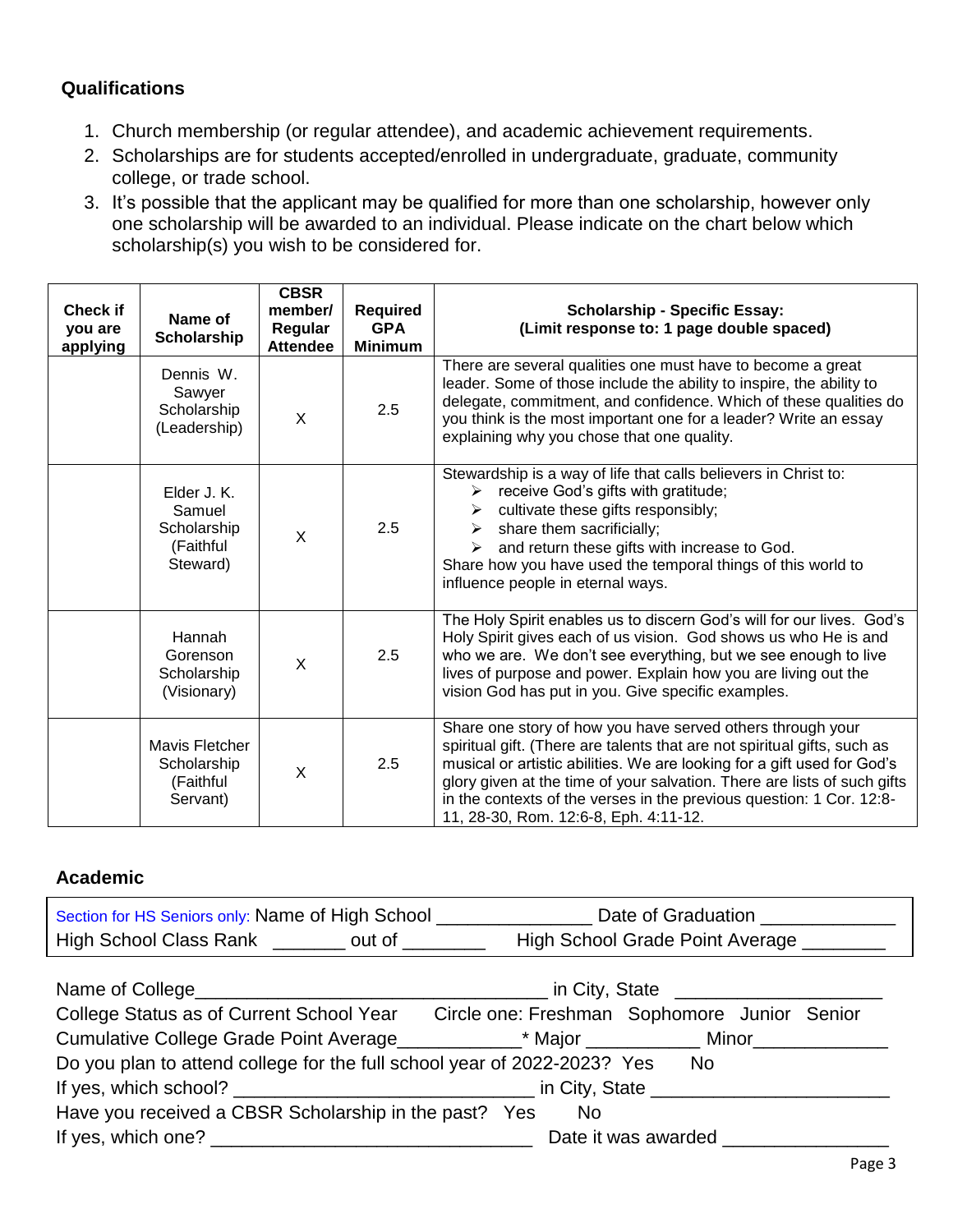Please list any recognition, awards, or honors that you have received in school, church, work, or the community in the last several years (attach letter).

\_\_\_\_\_\_\_\_\_\_\_\_\_\_\_\_\_\_\_\_\_\_\_\_\_\_\_\_\_\_\_\_\_\_\_\_\_\_\_\_\_\_\_\_\_\_\_\_\_\_\_\_\_\_\_\_\_\_\_\_\_\_\_\_\_\_\_\_\_\_\_\_\_\_\_\_\_\_\_\_

\_\_\_\_\_\_\_\_\_\_\_\_\_\_\_\_\_\_\_\_\_\_\_\_\_\_\_\_\_\_\_\_\_\_\_\_\_\_\_\_\_\_\_\_\_\_\_\_\_\_\_\_\_\_\_\_\_\_\_\_\_\_\_\_\_\_\_\_\_\_\_\_\_\_\_\_\_\_\_\_

\_\_\_\_\_\_\_\_\_\_\_\_\_\_\_\_\_\_\_\_\_\_\_\_\_\_\_\_\_\_\_\_\_\_\_\_\_\_\_\_\_\_\_\_\_\_\_\_\_\_\_\_\_\_\_\_\_\_\_\_\_\_\_\_\_\_\_\_\_\_\_\_\_\_\_\_\_\_\_\_

#### **Your Faith Journey**

Please respond thoughtfully and specifically to each prompt or question, developing and expressing your ideas on another sheet of paper.

**Typed responses are preferred.** (Limit response to: 1 page double spaced).

- 1. Outline your personal and educational goals.
- 2. How has the Church by the Side of the Road influenced your life journey of faith?
- 3. Describe your relationship with God; using specific examples describe your spiritual growth during the last year.
- 4. Explain why this scholarship is important to you

### **References/Letter of Recommendation**

Please give the name, address, and phone number of two character references who can attest to your character, personal and educational goals.

One should be an active member of the Church by the Side of the Road, and the other may be a community person. Choose **one** to ask to submit (via email or U.S. mail) a written Letter of Recommendation on your behalf directly to the CBSR Scholarship Committee by the June 30<sup>th</sup> deadline.

| 2. $\overline{\phantom{a}1}$ |
|------------------------------|
|                              |
|                              |
|                              |
|                              |

Which reference will be submitting a Letter of Recommendation on your behalf (must be a CBSR member/regular attendee)? \_\_\_\_\_\_\_\_\_\_\_\_\_\_\_\_\_\_\_\_

**\*Please include a copy of your academic transcripts with this application from high school or college as appropriate. By this application, I authorize the Scholarship Committee to verify my G.P.A., credits and class load.**